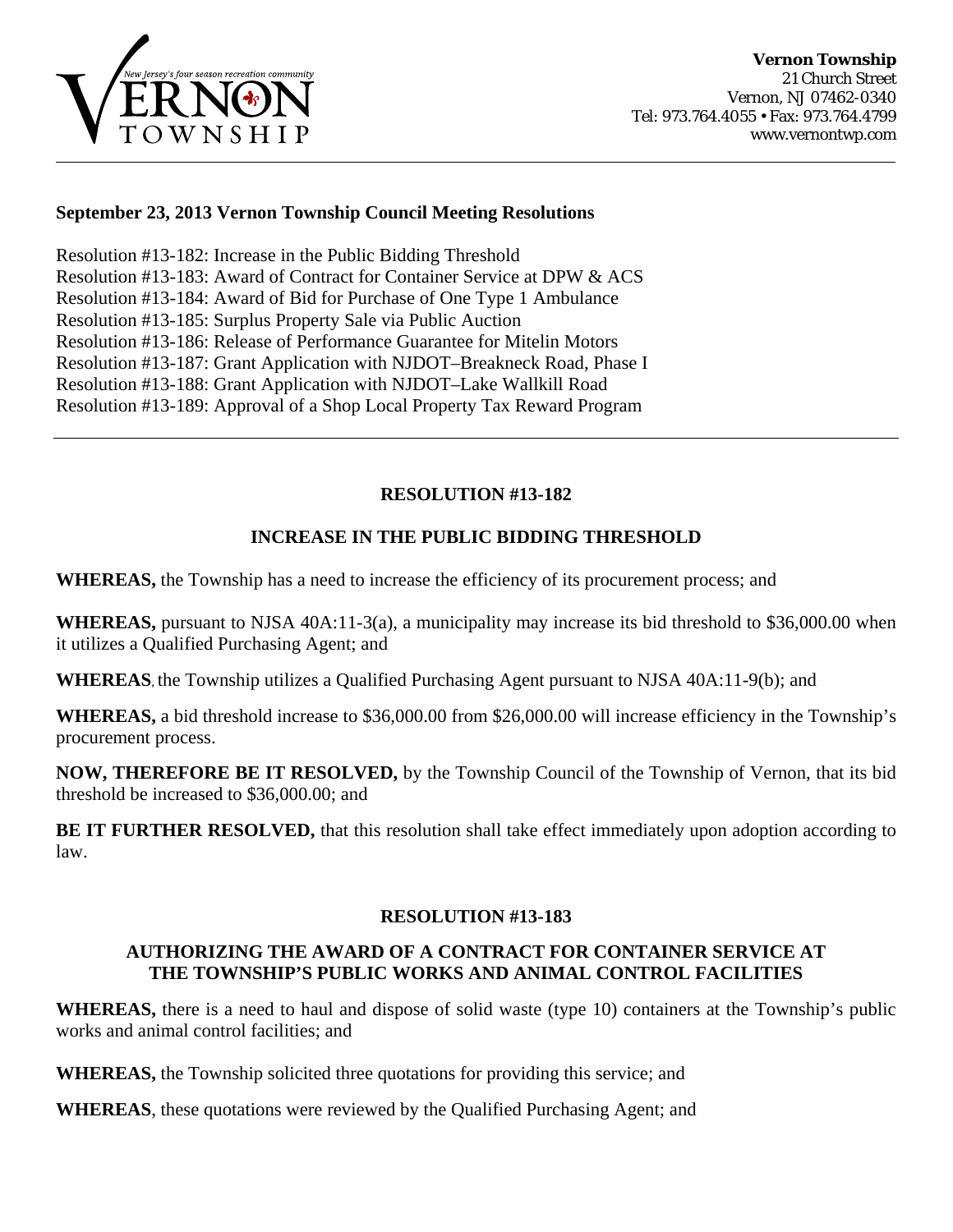<span id="page-1-0"></span>**WHEREAS**, the QPA recommends awarding a contract to Gaeta Recycling Company, Inc. who submitted the lowest quote of \$1,141.98 per month (\$13,703.76 annual) which covers the period from October 17, 2013 to October 17, 2014; and

**WHEREAS**, the Chief Finance Officer has certified funds available for this purpose in account #10577237.

**NOW, THEREFORE BE IT RESOLVED** by the Vernon Township Council, County of Sussex, State of New Jersey to award a contract to Gaeta Recycling, 278 West Railway Avenue, Paterson NJ 07053 for container service for the aforementioned time period.

This Resolution shall take effect immediately according to law.

### **RESOLUTION #13-184**

### **AUTHORIZING THE AWARD OF A BID FOR THE PURCHASE OF ONE (1) BRAND NEW TYPE 1 AMBULANCE**

**WHEREAS,** there is a need to purchase an ambulance for the Township of Vernon; and

**WHEREAS,** the Township of Vernon has issued specifications and contract documents soliciting formal bids for an ambulance; and

**WHEREAS**, the Township of Vernon received and opened one bid for the above mentioned item on September 11, 2013 at 10:30 a.m. in the Vernon Township Municipal Building; and

**WHEREAS**, the bid was received and reviewed by the Qualified Purchasing Agent and the Township Municipal Clerk for the specified bid requirements; and

**WHEREAS**, the QPA recommends awarding a contract to the lowest responsible and responsive bidder, First Priority Emergency Vehicles, 2444 Ridgeway Boulevard, Manchester, NJ 08759.

**NOW, THEREFORE BE IT RESOLVED,** by the Vernon Township Council, County of Sussex, State of New Jersey to award a bid to First Priority Emergency Vehicles for the purchase of one brand new Braun Signature Series Type 1 Ambulance (Ford chassis); and

**BE IT FURTHER RESOLVED**, by the Vernon Township Council, pursuant to N.J.A.C. 5:30-5.5 (b), the certification of available funds, that goods or services shall not be chargeable or certified until such time as the goods or services are ordered or otherwise called for prior to placing the order, and a certification of availability of funds is made by the chief financial officer. The certification of funds for this purchase is pending the introduction and adoption of a capital ordinance to fund this ambulance.

This Resolution shall take effect immediately according to law.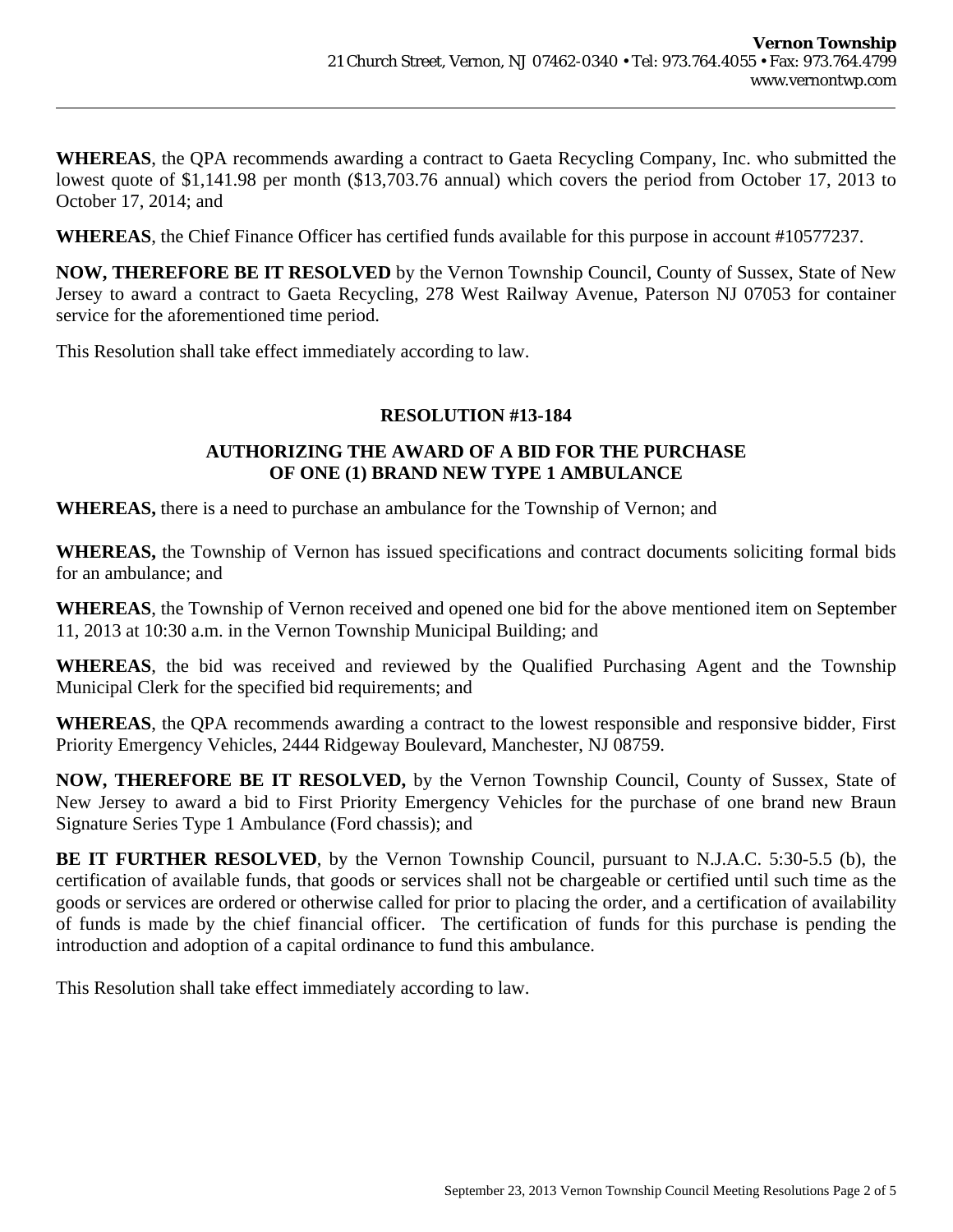# **RESOLUTION #13-185**

### <span id="page-2-0"></span>**DECLARING ONE 1991 MC AFEE FIRE DEPARTMENT BRONCO AS SURPLUS PROPERTY NO LONGER NEEDED FOR PUBLIC USE AND THE SALE OF THIS BRONCO VIA PUBLIC AUCTION**

**WHEREAS,** pursuant to N.J.S.A. 40A:11-36, et seq., municipalities may declare surplus property no longer needed for public use and authorize the sale of such surplus property; and

**WHEREAS,** the 1991 Ford Bronco Wagon (VIN 1FMEU15N8MLA14586) be declared surplus property no longer needed for public use.

**NOW, THEREFORE BE IT RESOLVED**, by the Council of the Township of Vernon that the abovereferenced Bronco is declared surplus property no longer needed for public use and is authorized to be sold at public auction.

## **RESOLUTION #13-186**

## **RELEASE OF PERFORMANCE GUARANTEE FOR MITELIN MOTORS, INC.**

**WHEREAS**, Mitelin Motors, Inc. did post an Irrevocable Standby Letter of Credit from Lakeland Bank, #630061745 dated March 15, 2013, in the amount of \$29,040.00; and

**WHEREAS**, Mitelin Motors, Inc. has requested the release of the \$29,040.00 performance guarantee; and

**WHEREAS**, the Township Engineer, Cory Stoner, has no objection to the Township releasing the Irrevocable Standby Letter of Credit provided that a cash bond is posted prior to that release in the amount of \$1,000.00 to cover the final landscaping and as-built survey items.

**NOW THEREFORE, BE IT RESOLVED** by the Township Council that the Municipal Clerk shall return the Lakeland Bank Irrevocable Standby Letter of Credit for \$29,040.00.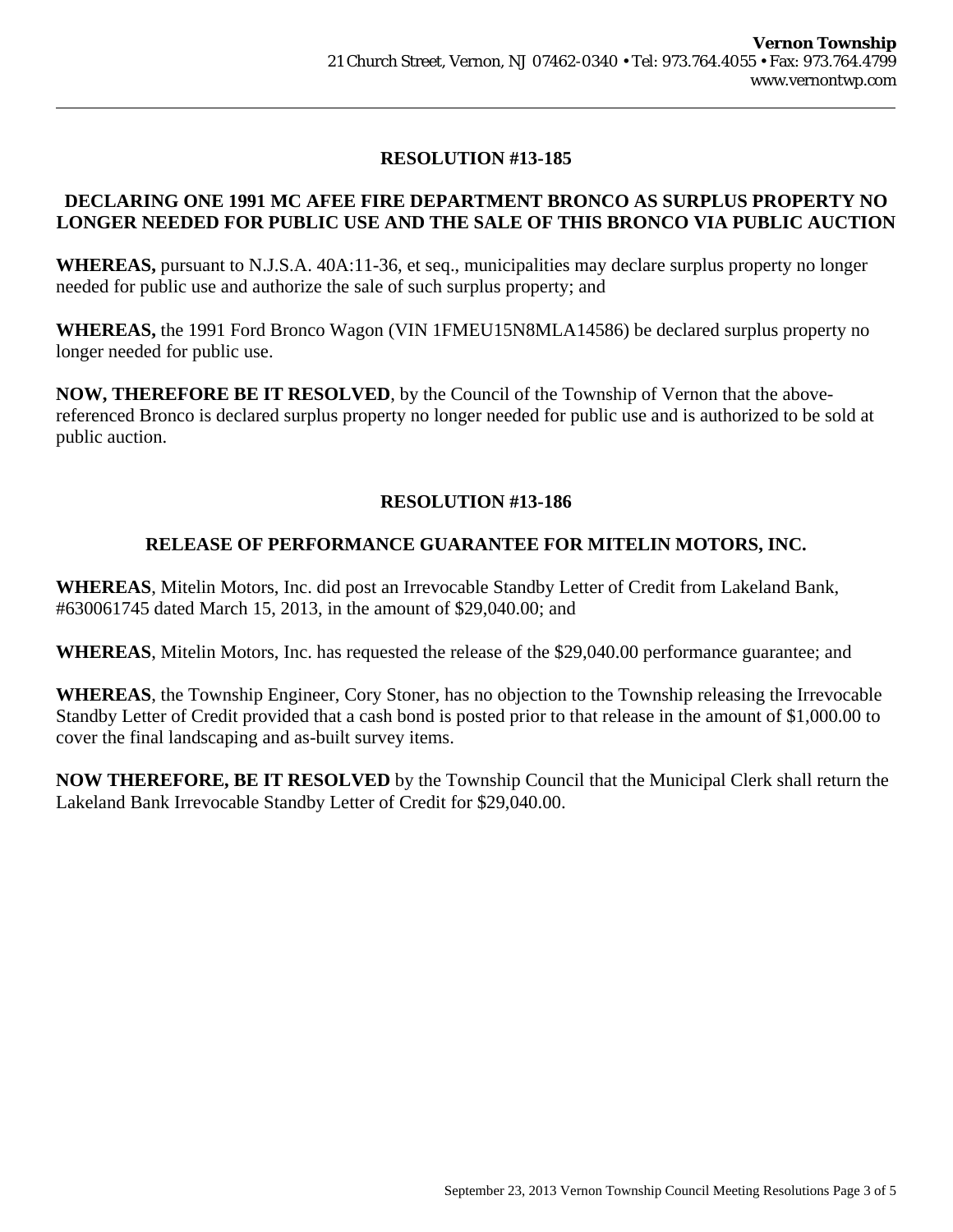# **RESOLUTION #13-187**

## <span id="page-3-0"></span>**APPROVAL TO SUBMIT A GRANT APPLICATION AND EXECUTE A GRANT CONTRACT WITH THE NEW JERSEY DEPARTMENT OF TRANSPORTATION FOR THE BREAKNECK ROAD – PHASE I PROJECT**

**NOW, THEREFORE, BE IT RESOLVED** that the Vernon Township Council of the Township of Vernon, County of Sussex, State of New Jersey formally approves the grant application for the above stated project; and

BE IT FURTHER RESOLVED that the Mayor and Municipal Clerk are hereby authorized to submit an electronic grant application identified as MA-2014-Vernon Township-00423 to the New Jersey Department of Transportation on behalf of Vernon Township; and

**BE IT FURTHER RESOLVED** that the Mayor and Municipal Clerk are hereby authorized to sign the grant agreement on behalf of Vernon Township and that their signatures constitute acceptance of the terms and conditions of the grant agreement and approve the execution of the grant agreement.

## **RESOLUTION #13-188**

## **APPROVAL TO SUBMIT A GRANT APPLICATION AND EXECUTE A GRANT CONTRACT WITH THE NEW JERSEY DEPARTMENT OF TRANSPORTATION FOR THE LAKE WALLKILL ROAD PROJECT**

**NOW, THEREFORE, BE IT RESOLVED** that the Vernon Township Council of the Township of Vernon, County of Sussex, State of New Jersey formally approves the grant application for the above stated project; and

**BE IT FURTHER RESOLVED** that the Mayor and Municipal Clerk are hereby authorized to submit an electronic grant application identified as MA-2014-Vernon Township-00424 to the New Jersey Department of Transportation on behalf of Vernon Township; and

**BE IT FURTHER RESOLVED** that the Mayor and Municipal Clerk are hereby authorized to sign the grant agreement on behalf of Vernon Township and that their signatures constitute acceptance of the terms and conditions of the grant agreement and approve the execution of the grant agreement.